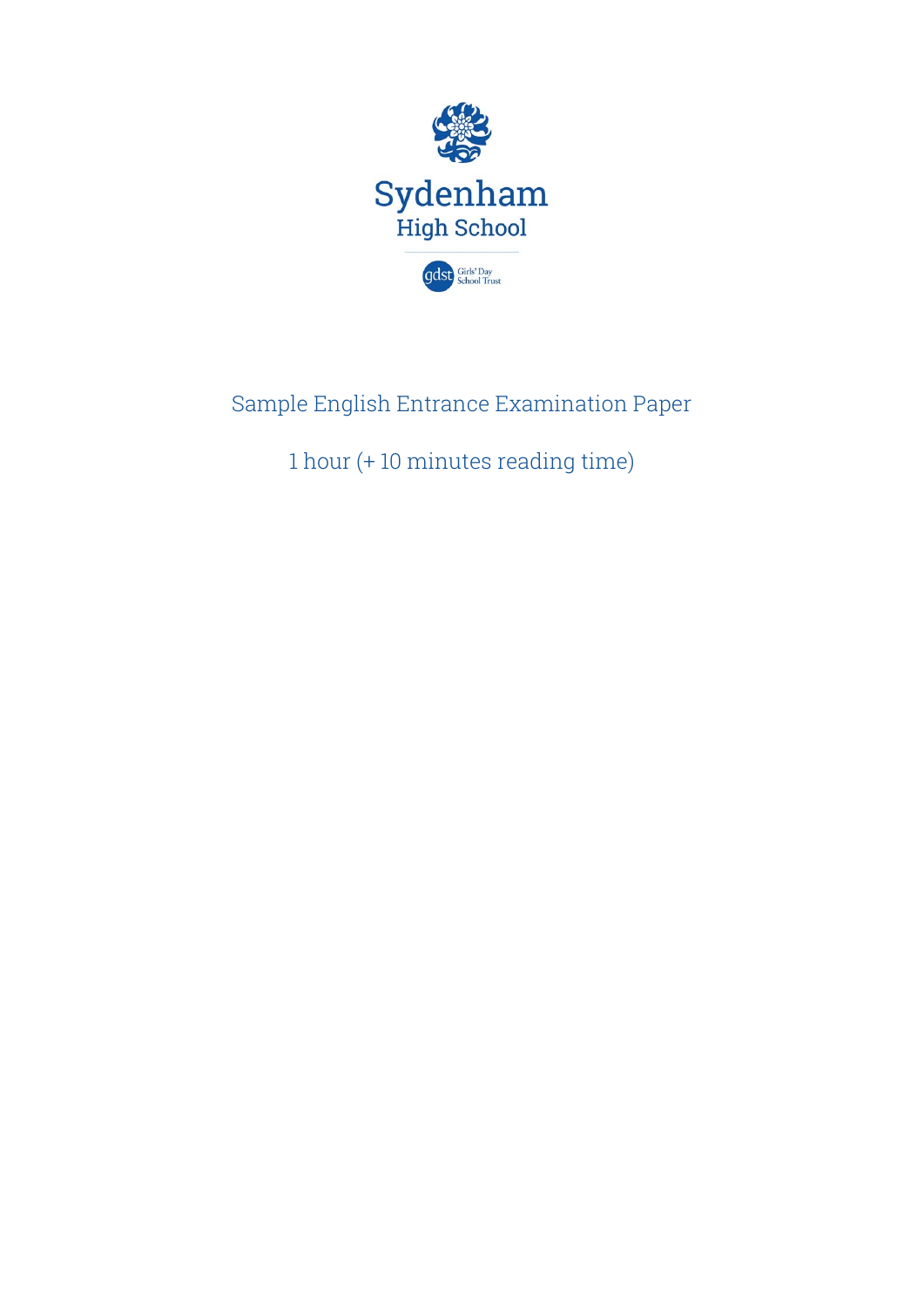## Reading Passage

### The Whole Town's Sleeping

#### The following extract is from The Whole Town's Sleeping, a short thriller' by Ray Bradbury. It is about a woman, Lavinia Nebbs, who walks home in the dark by herself through an isolated  $r$ avine $^2$

Lavinia stood on the edge of the one hundred and thirteen steps that went down the steep hill and then across the bridge towards Park Street. There was only one lantern to see by. Three minutes from now, she thought, I'll be putting my key in my house door. Nothing can happen in just one hundred and eighty seconds. She started down the long dark-green steps into the deep ravine.

'One, two, three, four, five, six, seven, eight, nine, ten steps,' she counted in a whisper. She felt she was running, but she was not running. 'Fifteen, sixteen, seventeen, eighteen, nineteen, twenty steps,' she breathed. 'One fifth of the way!'

The ravine was deep, black and black, black! And the world was gone behind, the world of safe people in bed, the locked doors, the town, the chemist, the theatre, the lights, everything was gone from her evening before. Only the ravine existed and lived, black and huge, about her.

'Nothing's happened, has it? No-one around, is there?' she whispered to herself as she counted her way up the steps. Twenty-four, twenty-five steps. 'Remember that old ghost story you told each other when you were children?'

She listened to her shoes on the steps.

'That story about a man who comes into your house when you're upstairs in bed. And now he's at the first step, coming up to your room. Now he's on the second step… The third, then the fourth and then the fifth! Oh, how you used to laugh and scream at that story! And now the horrid man is at the twelfth step and now he's opening the door of your room and now he's standing by your bed… 'I'VE GOT YOU!'

She screamed. It was like nothing she'd ever heard, that scream. She had never screamed that loud in her life. She stopped, she froze, she clung to the wooden banister. Her heart exploded in her. The sound of the terrified beating filled the universe.

'There, there!' she screamed to herself. 'At the bottom of the steps! A man, under the light! No, now he's gone! He was waiting there!'

She listened.

Silence.

-

The bridge was empty.

Nothing, Lavinia thought, holding her heart. Nothing. Fool! That story... but what shall I do?

'I'll go the rest of the way,' she decided. Her heartbeats faded. 'That silly story…'

She began again, counting the steps. 'Thirty-five, thirty-six, careful, don't fall. Oh I am a fool. Thirty-seven steps, thirty-eight, nine and forty, and two makes forty-two – almost halfway'.

And yet, she froze again.

 $1$  Thriller – an exciting or scary story

 $2$  Ravine – a deep, narrow valley or gorge with steep sides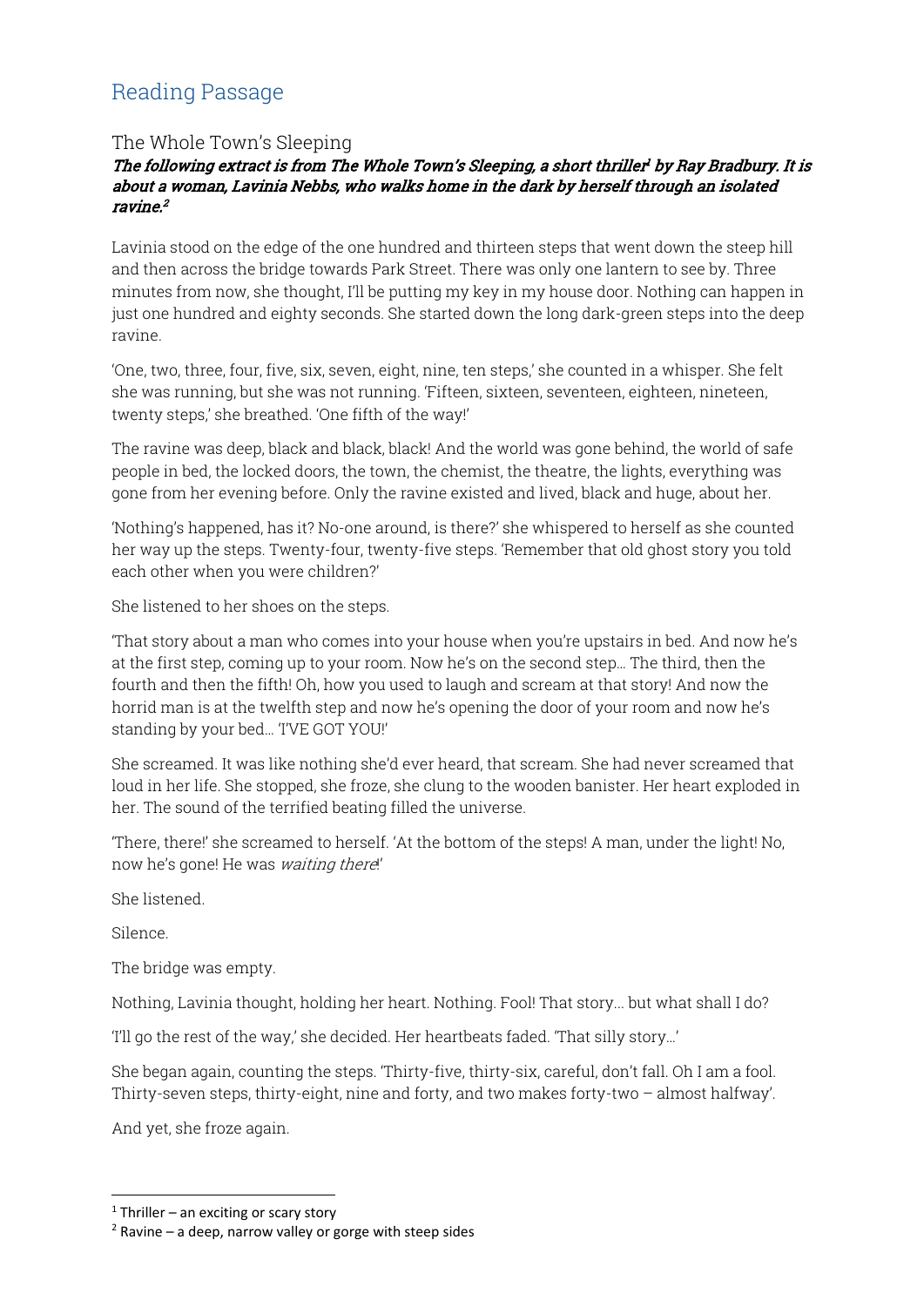Wait, she told herself.

She took a step.

There was an echo.

She took another step.

Another echo. Another step, just a fraction of a moment later.

'Someone's following me,' she whispered to the ravine, to the black crickets and dark-green hidden frogs and the black stream. 'Someone's on the steps behind me. I don't dare turn around'.

Another step, another echo.

Every time she took a step, there was another one.

A step and an echo.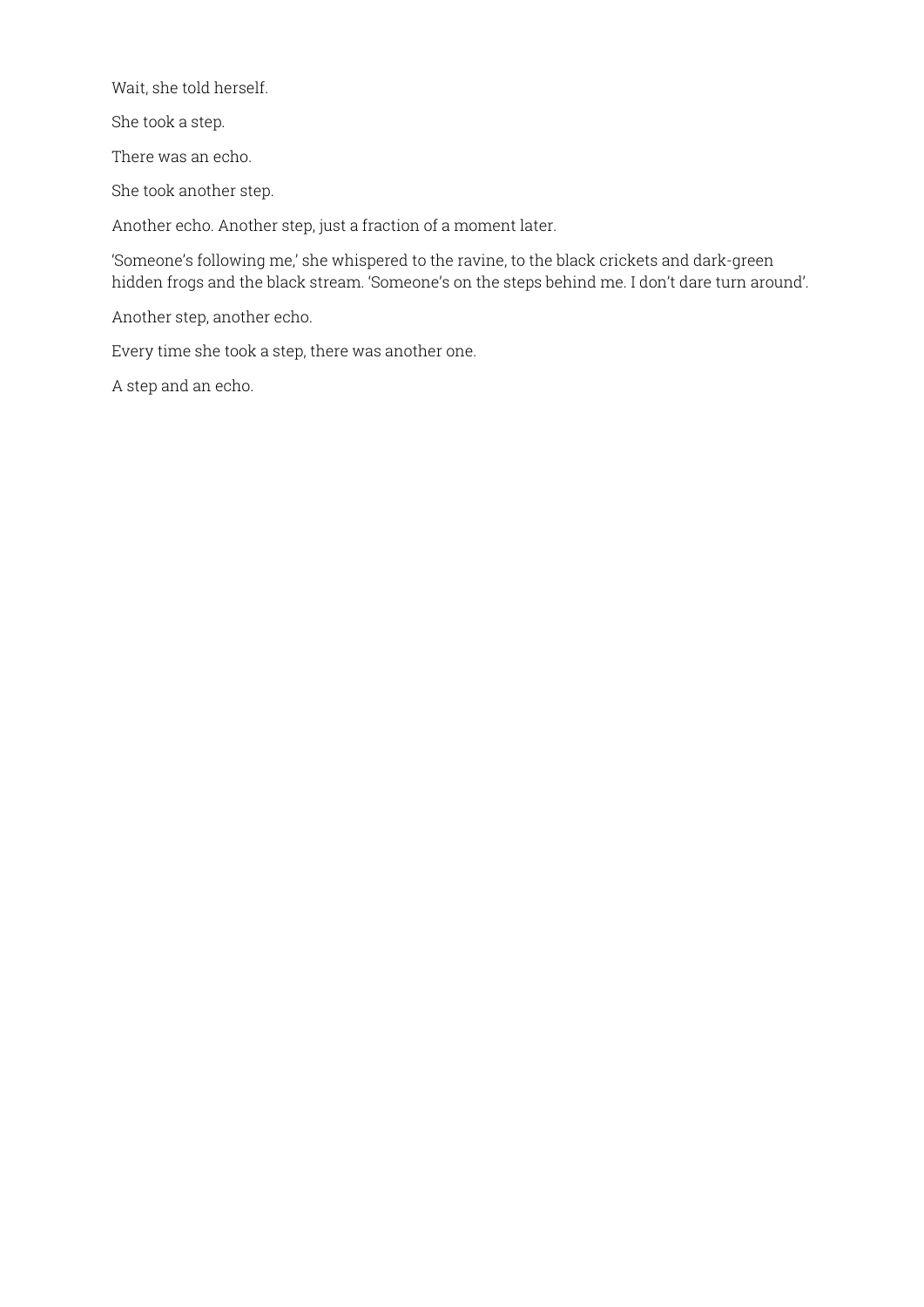## Section 1: comprehension questions (30 minutes)

- 1. Find two adjectives used to describe nature in paragraph 1. (1 mark)
- 2. Re-read paragraph 1. What impression do we get of the setting? (1 mark)

………………………………………………………………………………………………………………………………………………………………………………

………………………………………………………………………………………………………………………………………………………………………………

………………………………………………………………………………………………………………………………………………………………………………

………………………………………………………………………………………………………………………………………………………………………………

………………………………………………………………………………………………………………………………………………………………………………

………………………………………………………………………………………………………………………………………………………………………………

………………………………………………………………………………………………………………………………………………………………………………

………………………………………………………………………………………………………………………………………………………………………………

………………………………………………………………………………………………………………………………………………………………………………

………………………………………………………………………………………………………………………………………………………………………………

………………………………………………………………………………………………………………………………………………………………………………

………………………………………………………………………………………………………………………………………………………………………………

………………………………………………………………………………………………………………………………………………………………………………

- 3. Re-read paragraph 3. Explain what is meant by the following:
	- 'The world was gone behind' (1 mark)

‐ The ravine was 'black and huge, about her' (1 mark)

4. Re-read paragraph 6. Why has the writer put 'I'VE GOT YOU!' in capital letters? Give two reasons. (2 marks)

5. Re-read paragraph 7. What does Lavinia's movement tell us about how she is feeling? Pick two verbs and explain what you can tell from each. (4 marks)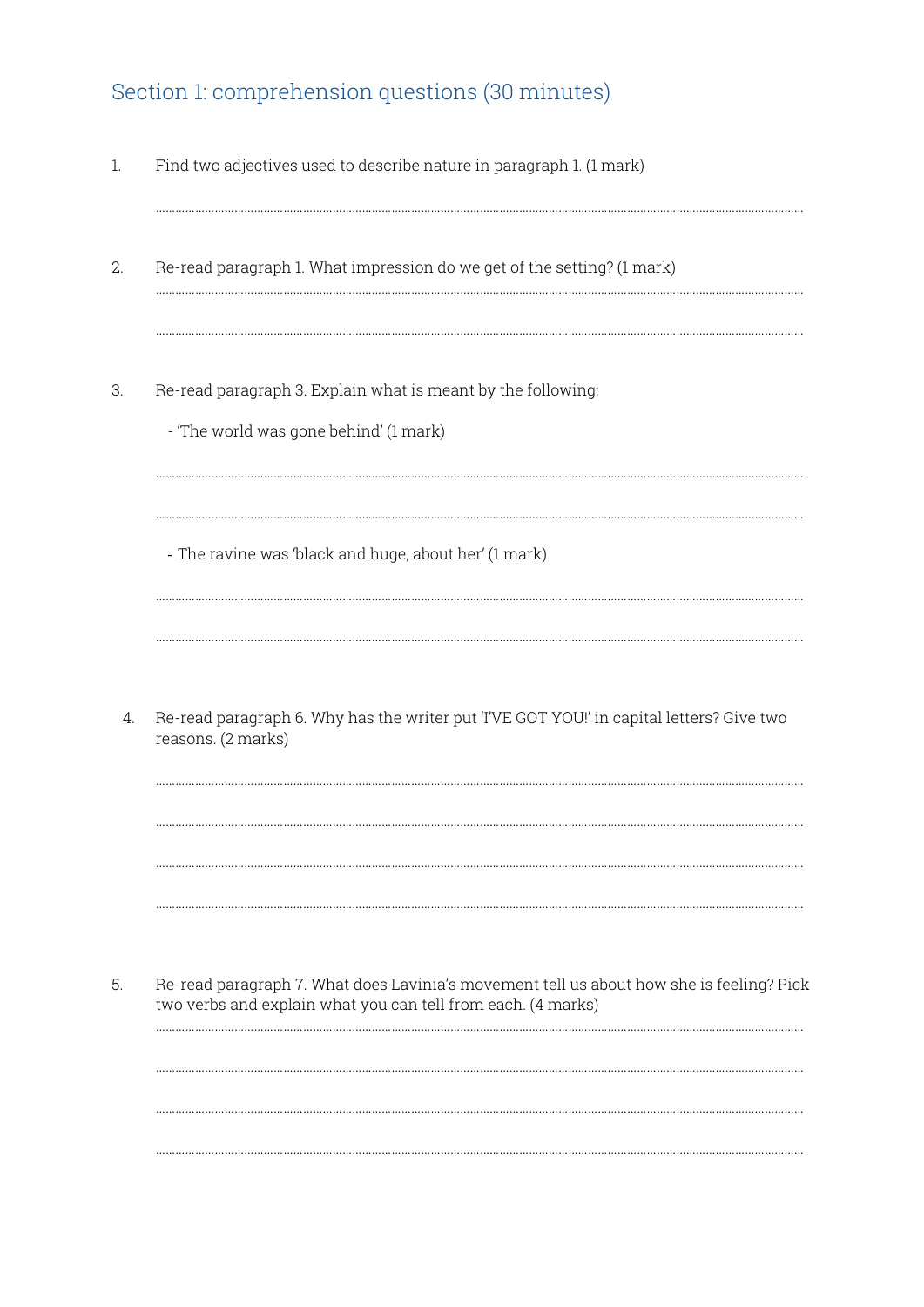- 6. Why is Lavinia scared? Choose two answers and tick your choices (2 marks)
	- $\Box$  Lavinia is frightened because of the ghost story she told herself
	- $\Box$  Lavinia thinks she has seen someone at the bottom of the steps
	- $\Box$  Lavinia is afraid of falling down the steps
	- $\Box$  Lavinia is lost and cannot find her way home
- 7. Re-read paragraphs 12-14.

Pick two quotations from the passage that show Lavinia is feeling calmer. Explain how each quotation shows this (4 marks).

………………………………………………………………………………………………………………………………………………………………………………

………………………………………………………………………………………………………………………………………………………………………………

………………………………………………………………………………………………………………………………………………………………………………

………………………………………………………………………………………………………………………………………………………………………………

………………………………………………………………………………………………………………………………………………………………………………

………………………………………………………………………………………………………………………………………………………………………………

………………………………………………………………………………………………………………………………………………………………………………

………………………………………………………………………………………………………………………………………………………………………………

………………………………………………………………………………………………………………………………………………………………………………

………………………………………………………………………………………………………………………………………………………………………………

………………………………………………………………………………………………………………………………………………………………………………

………………………………………………………………………………………………………………………………………………………………………………

8. In paragraphs 15-19, the writer starts each sentence on a new line. Why do you think this might be? Give one reason (1 mark).

9. How does the writer create a sense of Lavinia's isolation in paragraph 21? Choose one quotation and explain your answer (2 marks)

10. This story is considered to be a thriller. What makes this story thrilling, or scary? (1 mark)